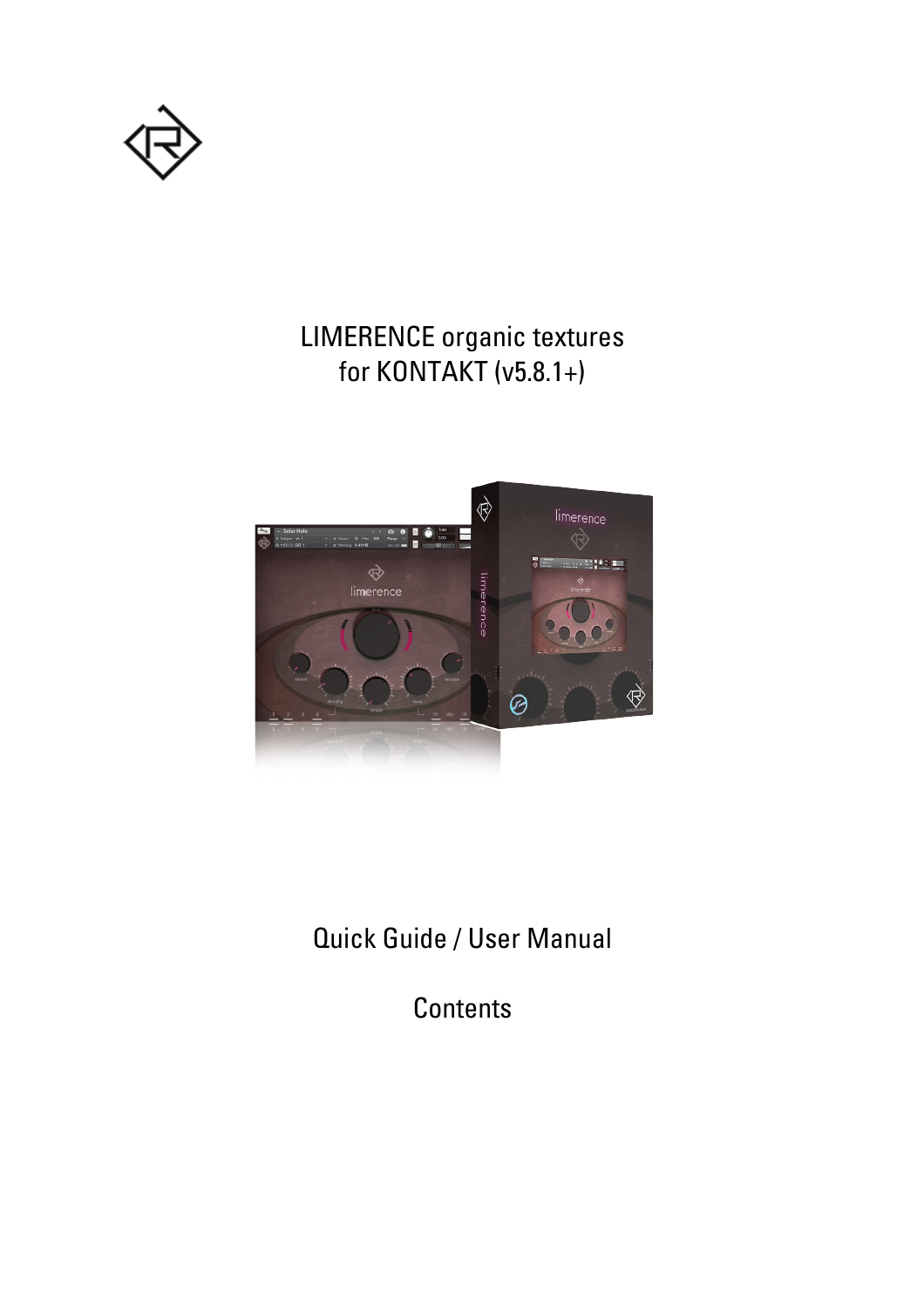- 1. Introduction (Page 3)
- 2. Installation / Setup (Page 4)
- 3. GUI Overview (Page 6)
- 4. Layer Toggling (Page 8)
- 5. Troubleshooting (Page 9)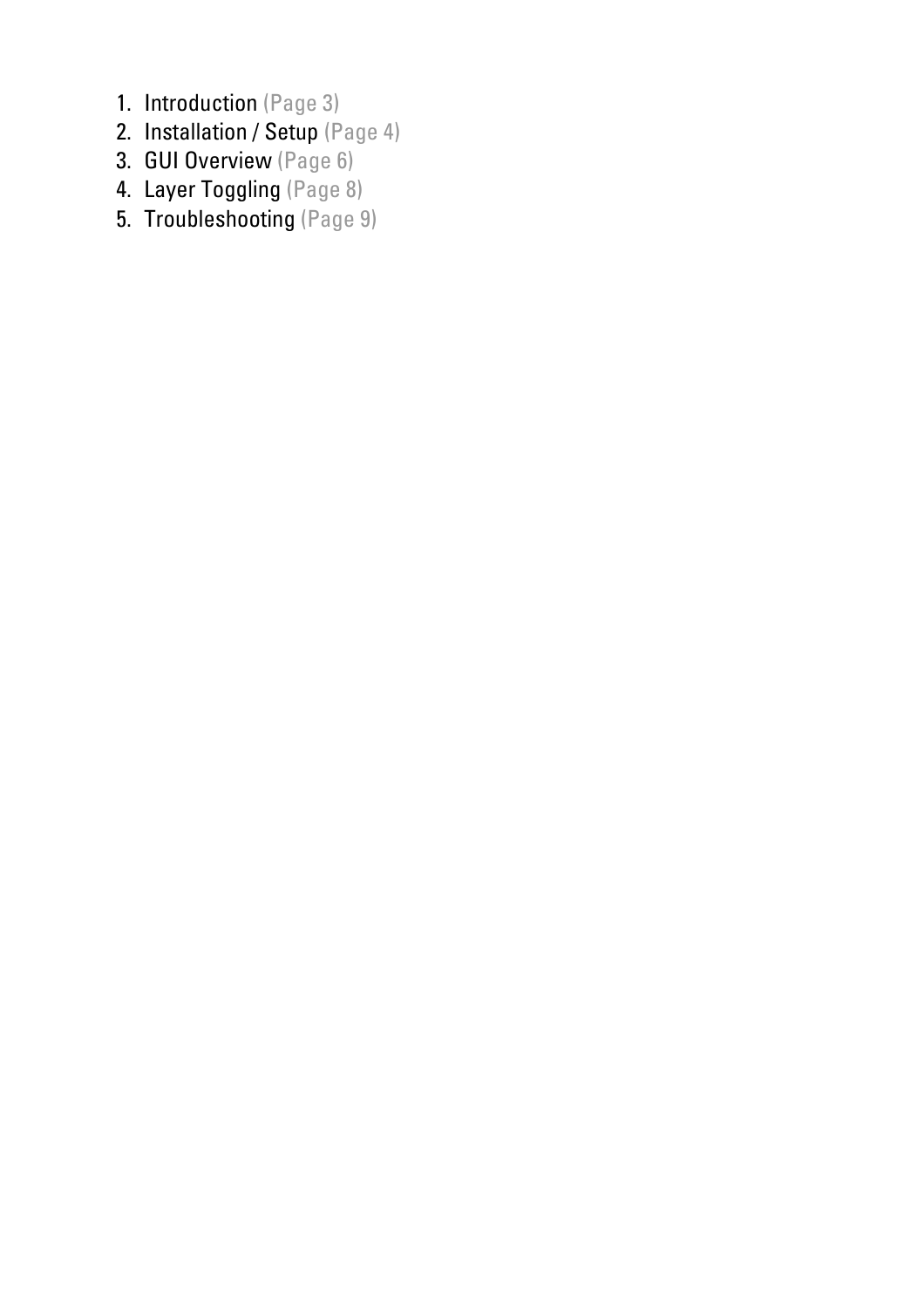### 1. Introduction

Thank you for purchasing Limerence!

Limerence is a 4 GB "organic textures" instrument that features four layers, an intuitive easy-to-grasp interface and hundreds of ready-to-use sounds for your next movie scoring or musical project.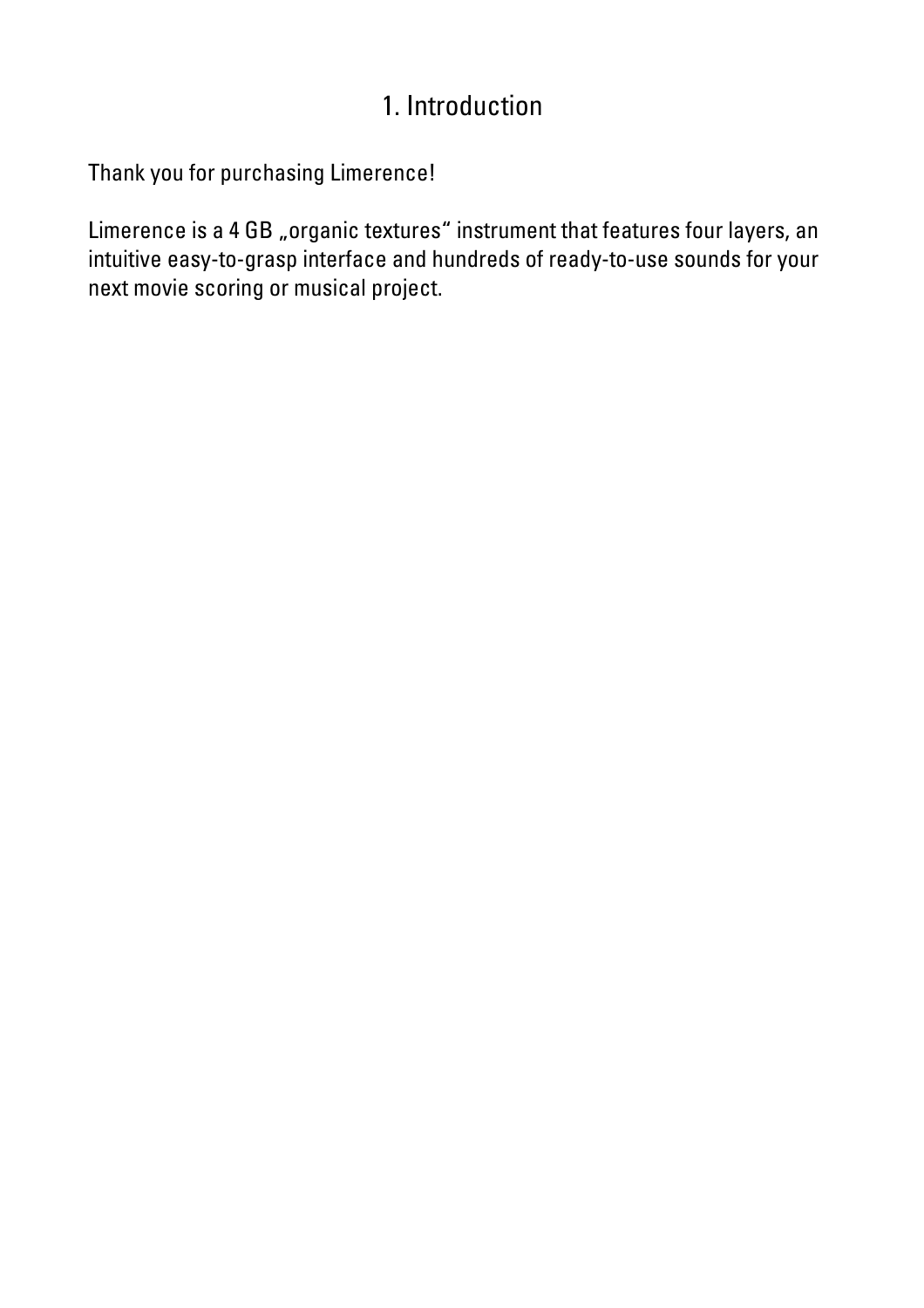### 2. Installation / Setup

To install Limerence on your computer, extract the downloaded release archive RA\_LIMERENCE.zip that you have received via e-mail to any location you want.

On OSX, use the default Archive utility for extraction. On Windows, use 7-Zip, WinZIP or WinRAR.

The content of the archive (after extraction) should look like this:

| <b>Collected Samples</b>                 | 17, 11, 2019 16:09 |
|------------------------------------------|--------------------|
| Instruments                              | 17.11.2019 16:11   |
| Resources                                | 17.11.2019 16:07   |
| Samples                                  | 17.11.2019 16:10   |
| Limerence.nkc                            | 17.11.2019 16:00   |
| Limerence.nkr                            | 17.11.2019 16:00   |
| RA Limerence Manual EN.pdf               | 14.08.2019 10:38   |
| Rigid Audio - KONTAKT INSTRUMENTS - HOME | 17.11.2019 16:18   |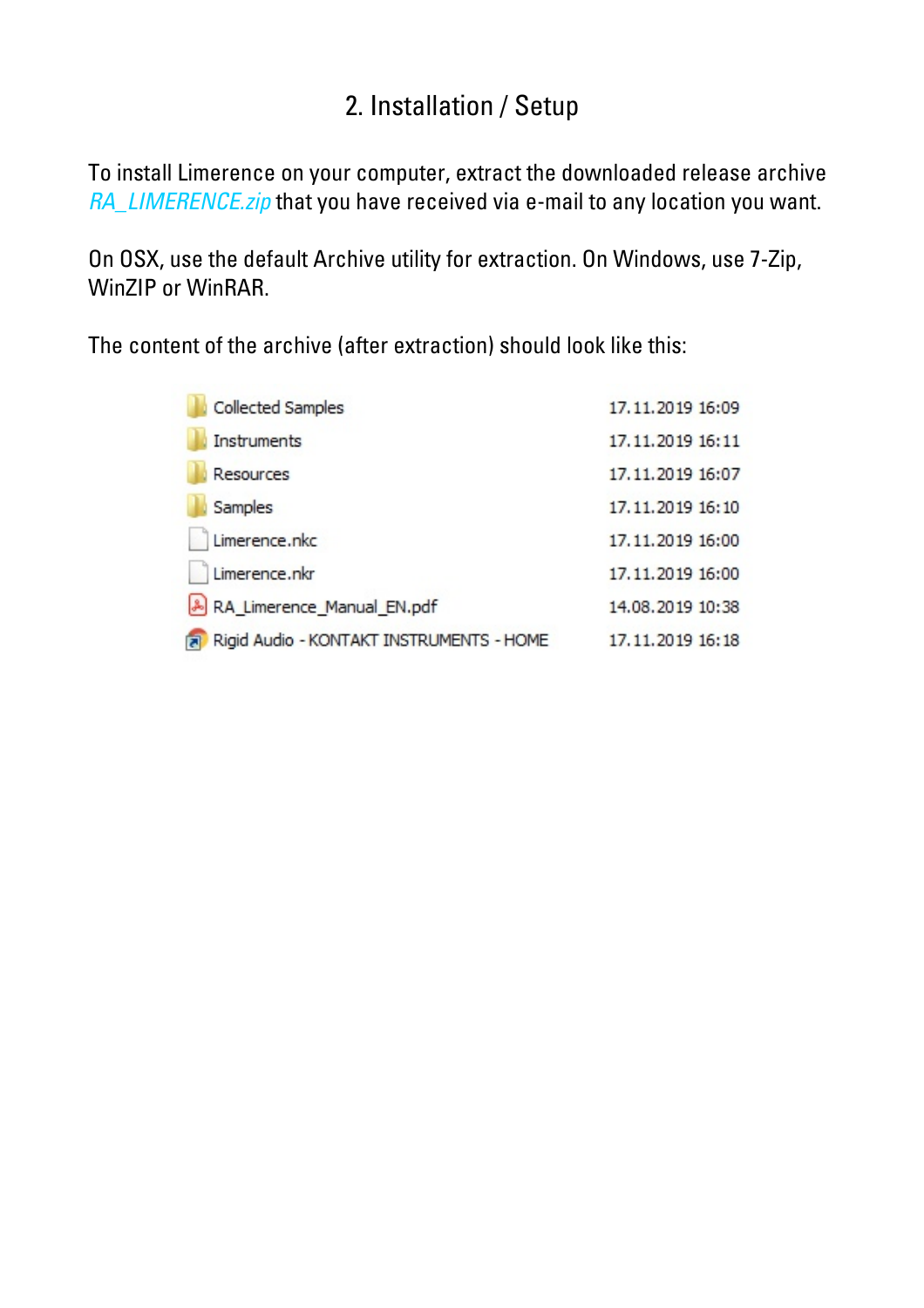Now open up Native Instrument's KONTAKT 5.8.1 (or higher) and locate the folder that you've copied / extracted the RA\_LIMERENCE.zip contents to.

#### **NOTE: LIMERENCE does not appear as a library in Kontakt. You also don't need a serial key / activation for it.**

In KONTAKT, use the Files tab (browser) to navigate to that location:

| <b>&amp;</b> Kontakt 5                                                                     |                                                | $-1$ $-1$ $\times$                                                                                                                                                                                |
|--------------------------------------------------------------------------------------------|------------------------------------------------|---------------------------------------------------------------------------------------------------------------------------------------------------------------------------------------------------|
| File Help                                                                                  |                                                |                                                                                                                                                                                                   |
| <b>@KONTAKT</b>                                                                            |                                                | <i>h</i> 13<br><b>8</b> 6.94 MB<br>Cpu 11%<br>Disk 0%<br>凹.<br>$\blacksquare$<br>۰<br>品<br>П                                                                                                      |
| Files.<br>Libraries                                                                        | <b>Automation</b><br>Database<br>Expert        | Multi<br>Rack<br>* New (default)<br>$01 - 16$<br>17-32 33-48 49-64 KSP oux x<br>$\leftarrow$                                                                                                      |
| $\Theta$<br>View $\star$<br>$\overline{\phantom{a}}$<br>+ m complex<br>+ <b>h</b><br>drone | Instr Nau<br>Import                            | $\times$<br>$\rightarrow$<br>Tune<br>Garden Eden<br>$\bullet$<br>$\lceil s \rceil$<br>Ō.<br>٠<br>0.00<br>€ Output: st.1<br>- In Voices: 13 Max: 128<br>Purge<br>$\sim$<br><b>RUX</b><br> M <br>PV |
| evolving<br>∙ ∎<br>+ huge                                                                  |                                                | @ MIDI Ch: [A] 1<br>V B Memory: 6.94 MB<br>$= - -$<br> e                                                                                                                                          |
| + modulated<br>$+$ <b>h</b> pad<br>+ m soundscape                                          |                                                |                                                                                                                                                                                                   |
| + various                                                                                  |                                                | limerence                                                                                                                                                                                         |
| Name<br><b>III</b> Full Glory.nki                                                          | Size<br>Date<br>10.45 KB<br>17.11.201          | <b>Flow</b>                                                                                                                                                                                       |
| <b>III</b> Garden Eden.nki                                                                 | 10.63 kB<br>17.11.201                          |                                                                                                                                                                                                   |
| <b>III</b> Generator.nki                                                                   | 10.48 kB<br>17.11.201                          |                                                                                                                                                                                                   |
| <b>III</b> Glimmering.nki                                                                  | 10.40 kB<br>17.11.201                          |                                                                                                                                                                                                   |
| <b>III</b> Gravity Hold.nki                                                                | 11.01 kB<br>17.11.201                          |                                                                                                                                                                                                   |
| <b>III</b> Lawnmower Droid.nki                                                             | 10.98 kB<br>17.11.201                          |                                                                                                                                                                                                   |
| <b>III</b> Lucid Dreams.nki                                                                | 10.41 kB<br>17.11.201                          |                                                                                                                                                                                                   |
| <b>III</b> Marching.nki                                                                    | 10.51 kB<br>17.11.201                          |                                                                                                                                                                                                   |
| <b>III</b> Mindshift.nki                                                                   | 11.00 kB<br>17.11.201                          |                                                                                                                                                                                                   |
| Mountain King.nki<br>Ш                                                                     | 10.49 kB<br>17.11.201                          |                                                                                                                                                                                                   |
| <b>III</b> Nitroglycerine.nki                                                              | 12.41 kB<br>17.11.201                          | attack<br>release                                                                                                                                                                                 |
| <b>III</b> Positive Trauma.nki                                                             | 10.67 kB<br>17.11.201                          |                                                                                                                                                                                                   |
| <b>III</b> Prothea.nki                                                                     | 10.42 kB<br>17.11.201                          |                                                                                                                                                                                                   |
| <b>III</b> Protomolecule.nki                                                               | 10.57 kB<br>17.11.201                          | density<br>tone                                                                                                                                                                                   |
| <b>III</b> Radar Emission.nki                                                              | 10.27 kB<br>17.11.201                          | shape                                                                                                                                                                                             |
| <b>III</b> Reset Your Mind.nki                                                             | 10.54 kB<br>17.11.201                          | $\overline{2}$<br>IR<br>phs<br>flt<br>dly                                                                                                                                                         |
| <b>III</b> Scatter Island.nki                                                              | 10.50 kB<br>17.11.201                          |                                                                                                                                                                                                   |
| <b>III</b> Slightly.nki                                                                    | 10.53 kB<br>17.11.201<br>10.25 kB<br>17.11.201 |                                                                                                                                                                                                   |
| <b>III</b> Solar Hole.nki                                                                  | $\blacktriangleright$<br><b>AUTO</b>           | ×<br>$+0$                                                                                                                                                                                         |

Load up any instrument from the *Instruments* folder.

**NOTE: If you are experiencing loading problems or missing content warnings from Kontakt, please head over to the troubleshooting section of this manual!**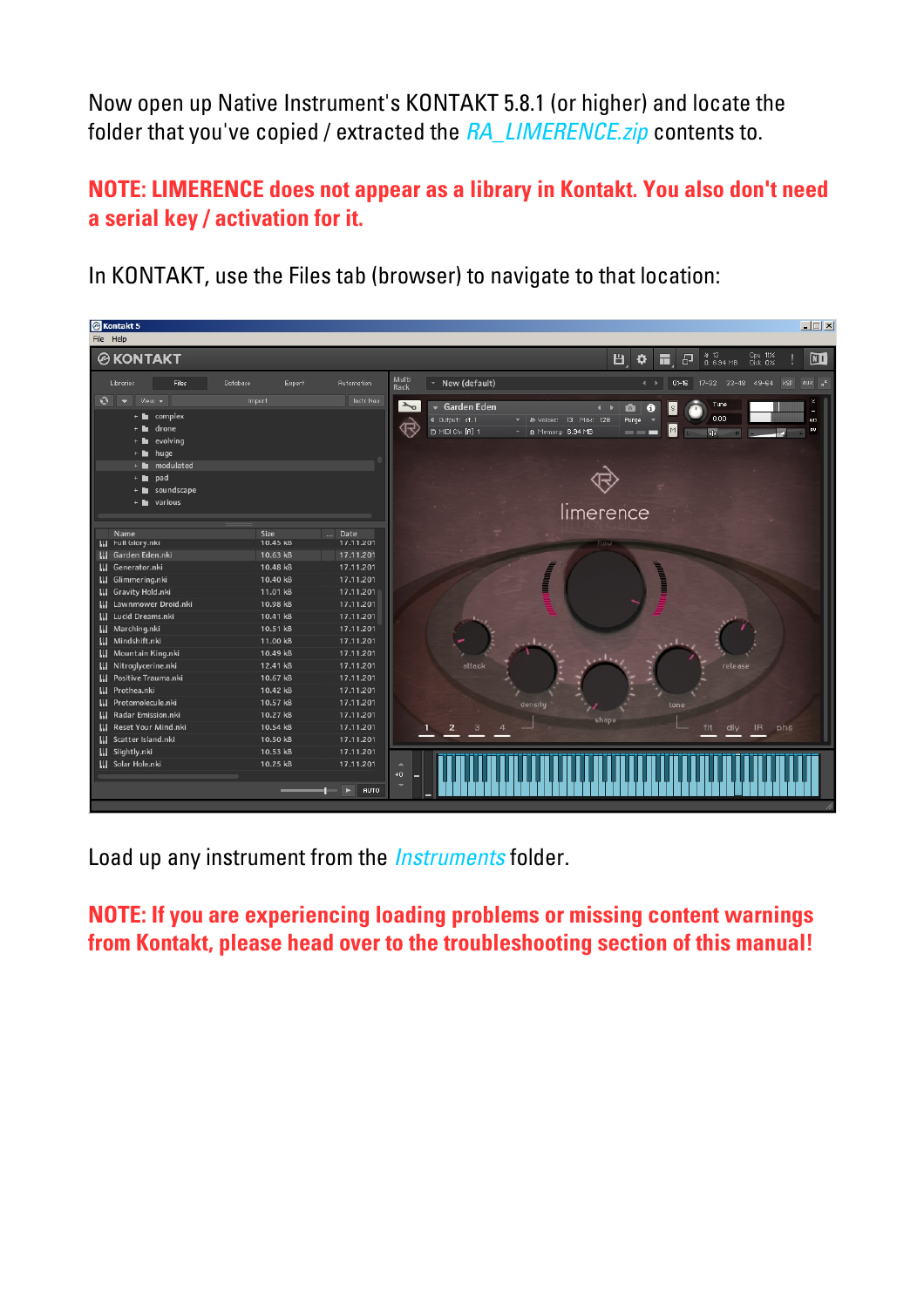# 3. GUI Overview



- 1) Layer toggle buttons / active layers indicator: Use these to turn on or off individual layers for each instrument.
	- 2) Attack: Use this to set up the amplifier envelope attack speed.
	- 3) Density: Use this to control the blending of the four layers.

4) Shape: This let's you dial in saturation, distortion and bit-crushing. A white little line underneath the knob will indicate that the effect is engaged.

5) Tone: With this knob you can bring in the tone-shaping effects in Limerence, which are: Filtering, Delay, Impulse Response Reverb (Convolution) and Phasing.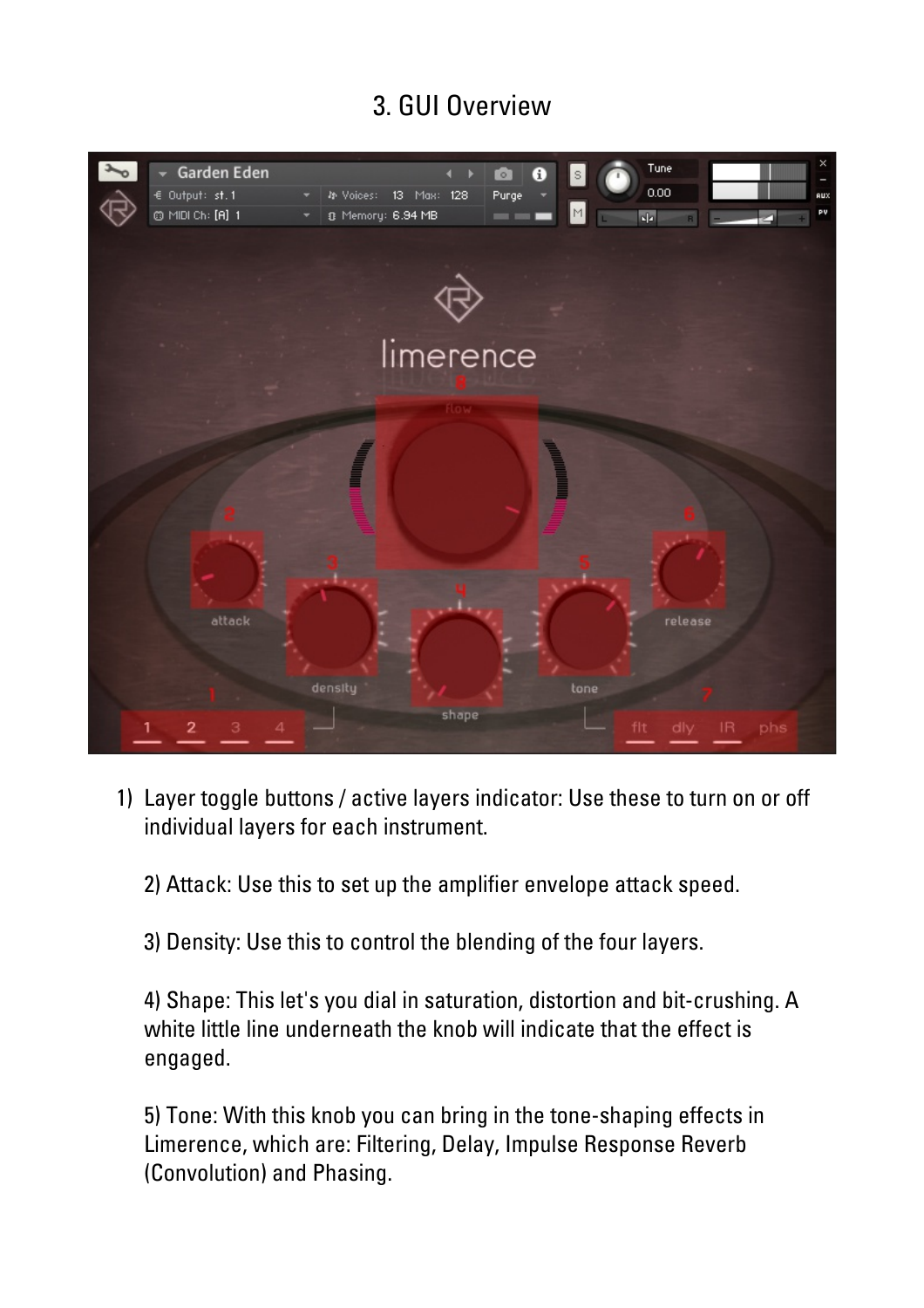6) Release: Use this to set up the amplifier envelope release speed.

7) Tone knob effect toggle buttons: With these you can enable or disable the individual tone-shaping effects for each instrument.

8) Flow: This will dial-in rhythmic modulation / motion.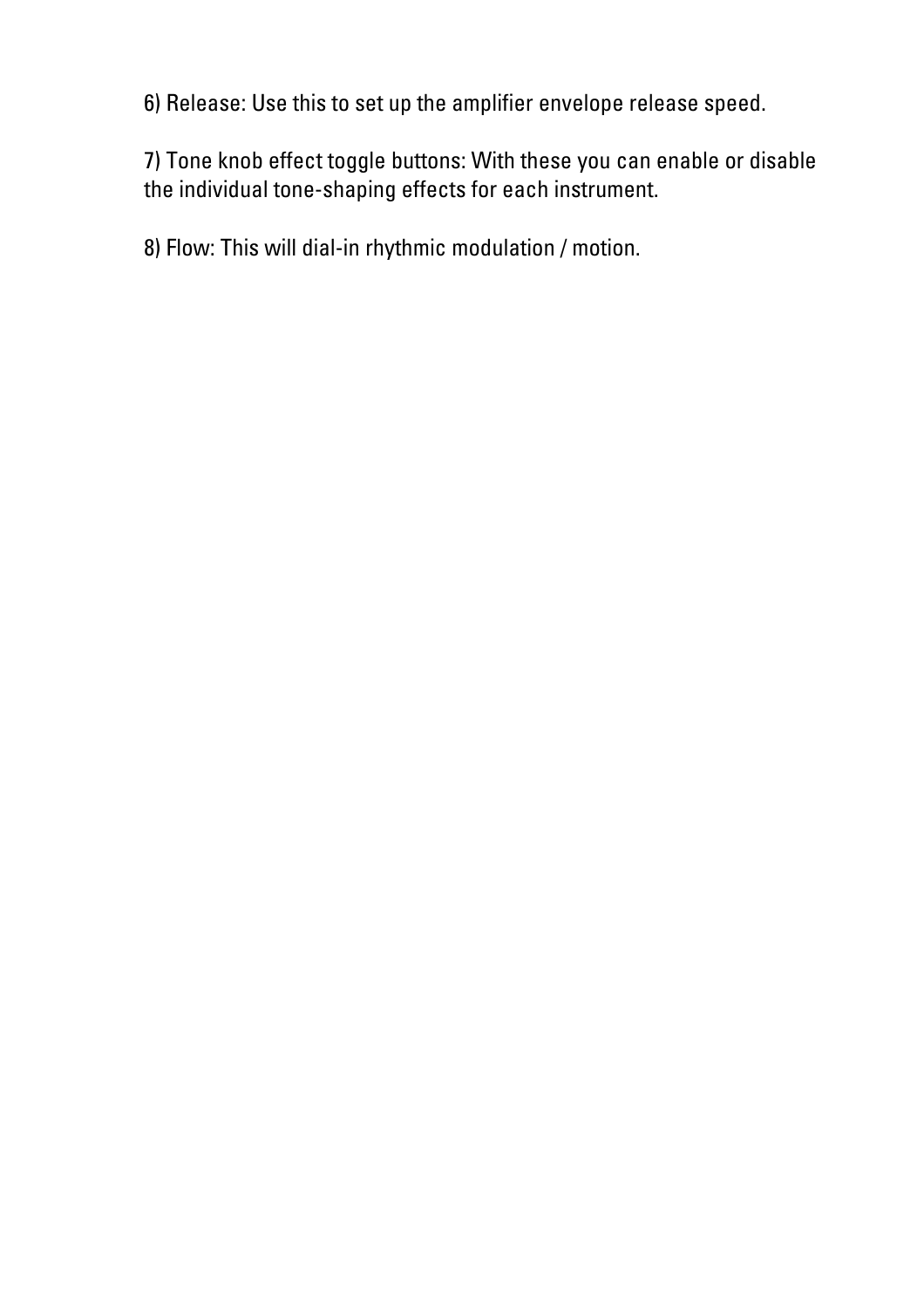# 4. Layer Toggling

You can switch on and off each layer in Limerence while you play. For this, you can either use the  $.1"$  - "4" buttons in the bottom-left corner or you can use MIDI notes:

The MIDI note numbers "0" to "3" (C0 - D#0) correspond to layers "1" - "4".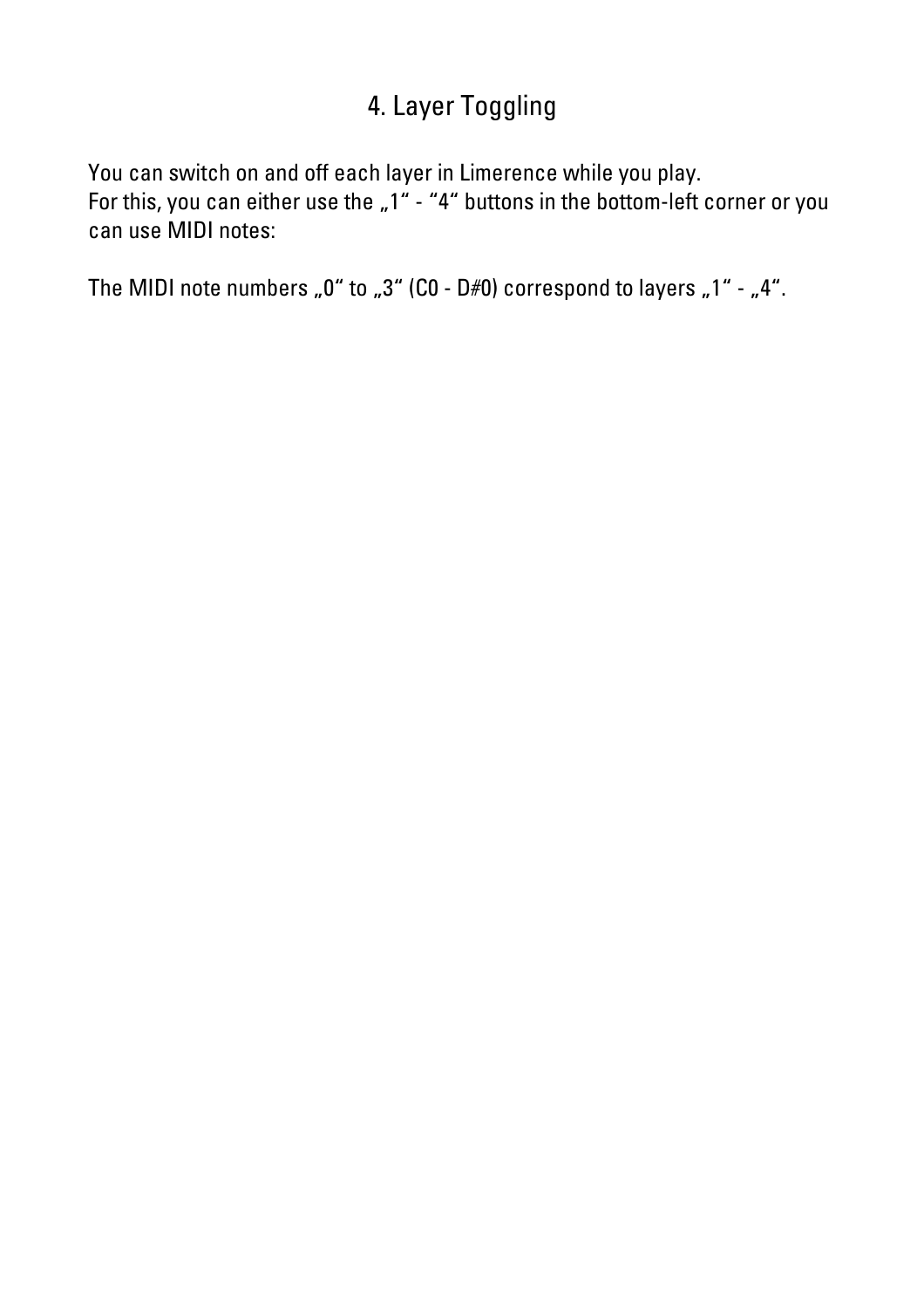# 5. Troubleshooting

If you are experiencing a "Missing Content" warning when loading up any Limerence NKI instrument, please do the following:

Do a "Batch re-save":



A warning will appear – click Okay to confirm.

Choose the location of the extracted RA\_LIMERENCE folder on your harddrive. Select it and click "Okay".

A "Missing Content" warning should appear again – select "Browse for folder" and choose the extracted RA\_LIMERENCE folder again. Click "Okay".

Kontakt should now re-save all the Limerence instruments. Note that this process can take anything from one minute to 30 minutes.